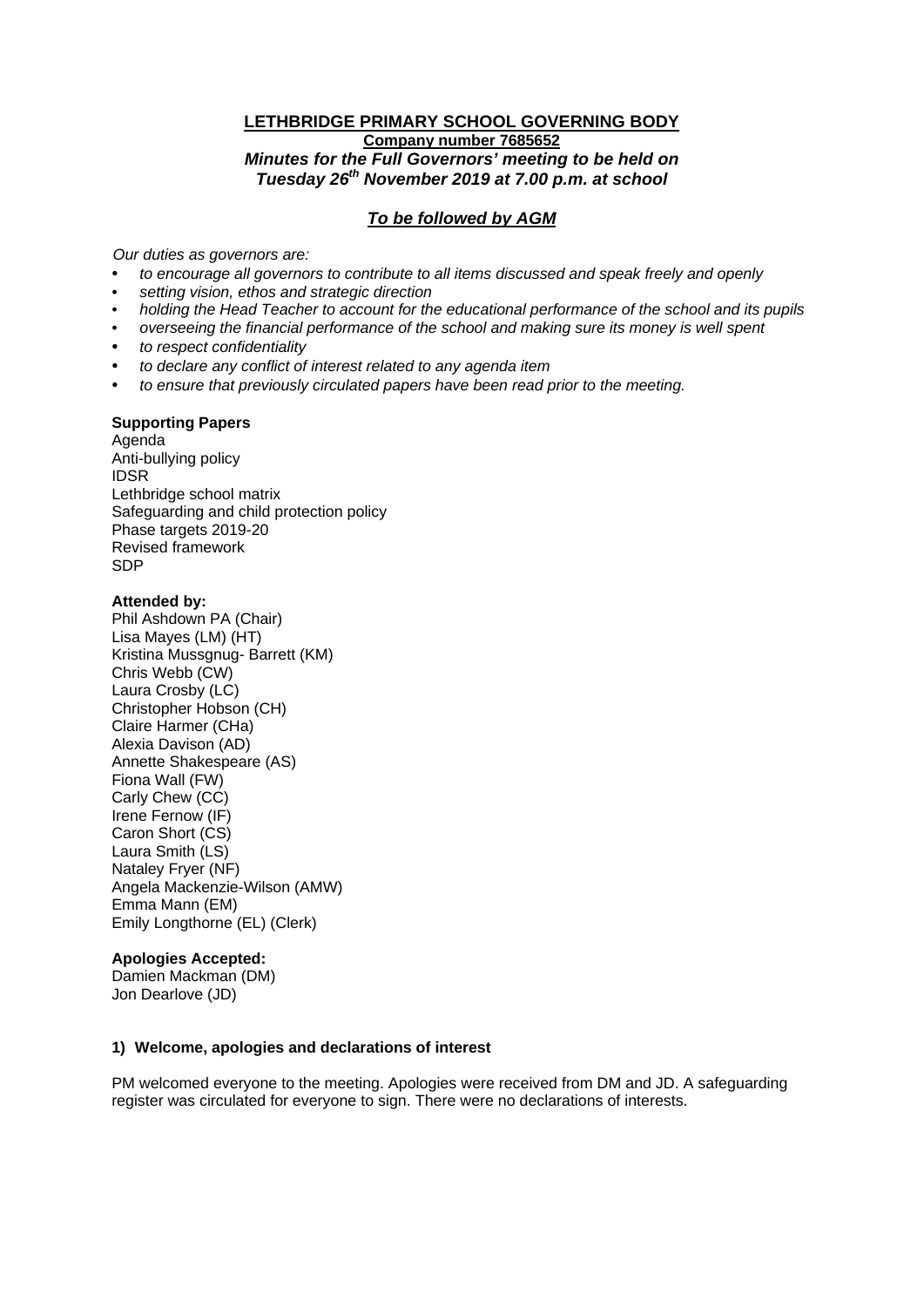### **2) Notification of items for AOB**

- Pupil Premium Spending Plan
- Comments from AMW

#### **3) Minutes of Previous Meeting** *held 25.09.19*

The minutes were accepted and signed as a true record of the meeting.

### **4) Matters Arising**

Hays: CS said 3 governors have contacted her about accessing the training, everyone else is up to date.

Bill Jerman's presentation was shared on Governorhub.

Link governors are in the process or have arranged a link visit. PA reminded governors to try and arrange a visit for term 3 if not already done so. **ACTION ALL.**

CHa created a list of dates which correspond to a link governor and this was shared on Governorhub. EM and KM attended the SDP development day.

EL added the pupil premium spending plan to this agenda (AOB).

PA shared a list of ESP events on Governorhub.

LM has acted on allergies in school.

PA informed governors that Aspens catering are now on site. LM said it is going well though there are of course a few teething problems, such as serving food in both halls in a timely manner, but this is being introduced gradually. NF asked if she has had feedback from children? LM replied that the children are very positive. PA asked if governors will be invited to the Christmas dinner? LM said yes, though it is not a typical day to observe so she will consult with catering staff about inviting governors to another date. CS added that the children are enjoying the baguette option. FW asked if parents have been informed that baguettes are on offer as parents who do not book school meals may not know about that option. LM said she will add it to the newsletter. LC asked if the 9am deadline was a challenge? LM replied no, as they do not action a list before then. AMW asked if there has been an increase in school meals yet? PA replied that it is too early to tell as it has been less than 2 weeks but they can discuss in January.

#### **5) Head Teacher's report**

LM circulated the Inspection Data Summary Report (IDSR) which is new this year. LM informed governors that Ofsted looks at this. LM informed governors that it generates statements from your data and also shows what is statistically not meaningful. LM said she has compared this with other schools. LM informed governors that no statement means all is fine and a statement can either mean really good or not so good. LM said that all the statements are positive. KM asked what 'not triggered' means? LM replied that it is not meaningful or the amount of pupils do not produce a meaningful result. KM asked about the 11 children reading in KS2? LM replied that it is not meaningful enough for a statement. LM said that the IDSR is very positive. LM pointed out that our amount of absence is below national average and below national average of similar schools. LM drew governors attention to the context of the school on page 4, showing that they are in the highest size of school and within the second largest quintile of children with an EHCP. LM said that their stability is staying high. NF asked what that means? LM replied that there are not many children coming and leaving within the year. LM highlighted that they have 14/17 ethnic groups. EM asked if there were a similar number of EAL children this year? LM replied yes, about 30%, although they may not all be new to English. KM asked if this was measured over one year? CW said that the report says 2017/18/19. LM added that our teacher absences rate is low, 1 day off compared to 4 days national average, which is an indicator of well-being. LM added that one teacher is now signed off due to an injury which may skew future results. LM pointed out that they spend £4426 per pupil whereas other schools she has compared with spends over £5k. LM said that the progress and attainment trend is pleasing as there is significant progress being made.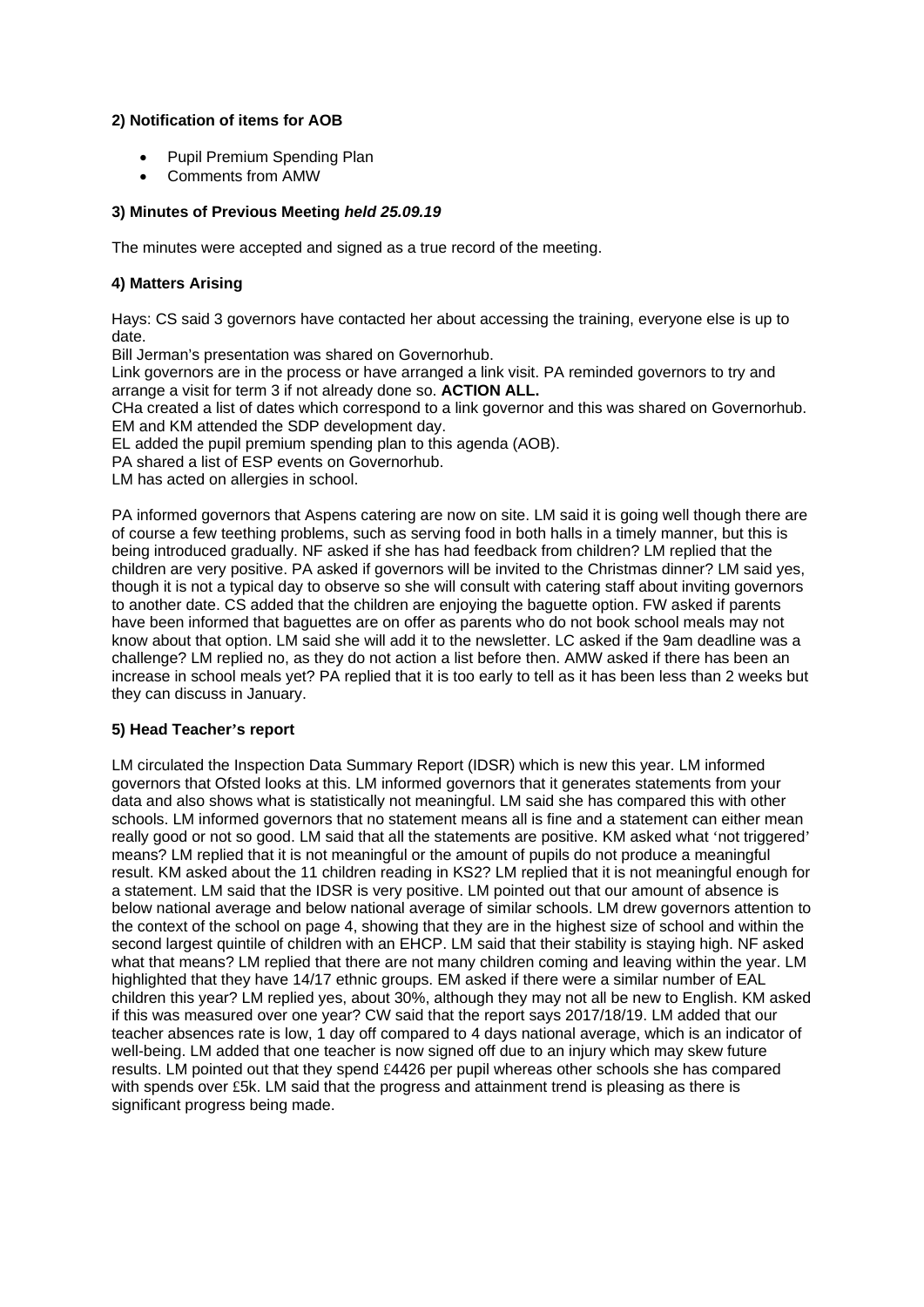LM had circulated the Analysing School Performance (ASP) document at the last meeting. PA informed governors that there is Governor Support training on how to interpret the IDSR and ASP documents on Monday 21st January which would be useful to attend and to contact Anna Richardson.

LM thanked KM and EM for attending the SDP writing day and for their input. PA told governors that if they have any questions they can ask LM at any point. LM said that they are being mindful about what goes into the monitoring section and would like them to be actioned, for example by attending the events on the list.

### **6) SATs Targets 2020**

LM had circulated the targets on Governorhub. LM added that they include a target for year 4 to keep track between the end of KS1 and KS2. LM informed governors that the numbers are based on the current cohort and their starting point, as well as discussions on where they are now, i.e. achieving higher than expected. LM added that the targets need to be inspirational, but also achievable. LM added that there were some targets in EYFS around boys and in KS1 boys' writing, as they do not want it to turn into more than a one year dip, so they have set some specific targets. PA asked if anyone had any questions? KM asked if year 4 times tables will be tracked nationally? LM replied yes, like phonics they will have the data though they do not have to publish it. AD asked if they had done the trial in school? LM replied yes, that it is on a computer and they have 7 seconds to type the answer. CS added that it is stressful and would be better as a written or verbal assessment.CH asked if they had looked at different keyboards to see if it made a difference? CS replied yes, they are trying both. LM reflected that there is now a national assessment for every year group except years 3 and 5.

#### **7) Feedback from Finance and Staffing Committee**

PA informed governors that the minutes will be circulated shortly. PA informed governors that they had their Responsible Officer visit from Bishop Fleming following the audit. PA said they will agree the accounts at the AGM tonight and that there is a Key Facts document on Governorhub that governors could read for an overview. PA fed back that the budget is showing no significant variances, though it is early in the year. PA said that they discussed the School Resource Self-Assessment which has been set by the EFSA and is detailed in the minutes. PA said that staffing-wise, 1 teacher and 1 teaching assistant injured themselves on the premises but not due to a fault of the school and are signed off work. PA said that they also discussed catering and that they won't be making a SIF bid this year as they had nothing new to offer to the heating bid.

#### **8) Health and Safety report**

CHa said that she had some good news; they had been looking into allergies and were concerned about the hazelnut tree on the KS1 playground which is protected. CHa said that they have found out that they simply need to cut the blossom so that it doesn't grow hazelnuts and can keep the tree. EM added that she checked about the tree when her daughter started as there is a minimal chance that it would cause a reaction. NF asked if they would communicate to parents about this as it is a lovely story? CHa said they will consider it. AD asked how they would regulate cake sales now they are nut free? LM replied that they will ask parents to label cakes.

CW added that the health and safety audit has been moved to January and will report back at the following meeting.

#### **9) Policies:** *Safeguarding and Child Protection, Anti- Bullying*

PA informed governors that the Safeguarding and Child Protection policy has been updated. CS said there have been a lot of changes so it is best to read the whole document. AMW asked if it works in practice? CS replied that it comes largely from their consultant but they do live and breathe by it and apply it in daily practice. PA added that he recently attended a meeting to discuss the safeguarding audit and agreed that CS, LM, CHa and EC do follow it relentlessly on a daily basis. CS thanked PA for coming in. AMW asked if training was up to date? CS replied yes, everyone has done Hays and volunteers have signed a code of conduct. KM asked if anything happens if they do not abide by the code of conduct? CS replied that nothing major has occurred as no one has broken it with malicious intent, but they have had to remind volunteers not to check their phones while on school trips for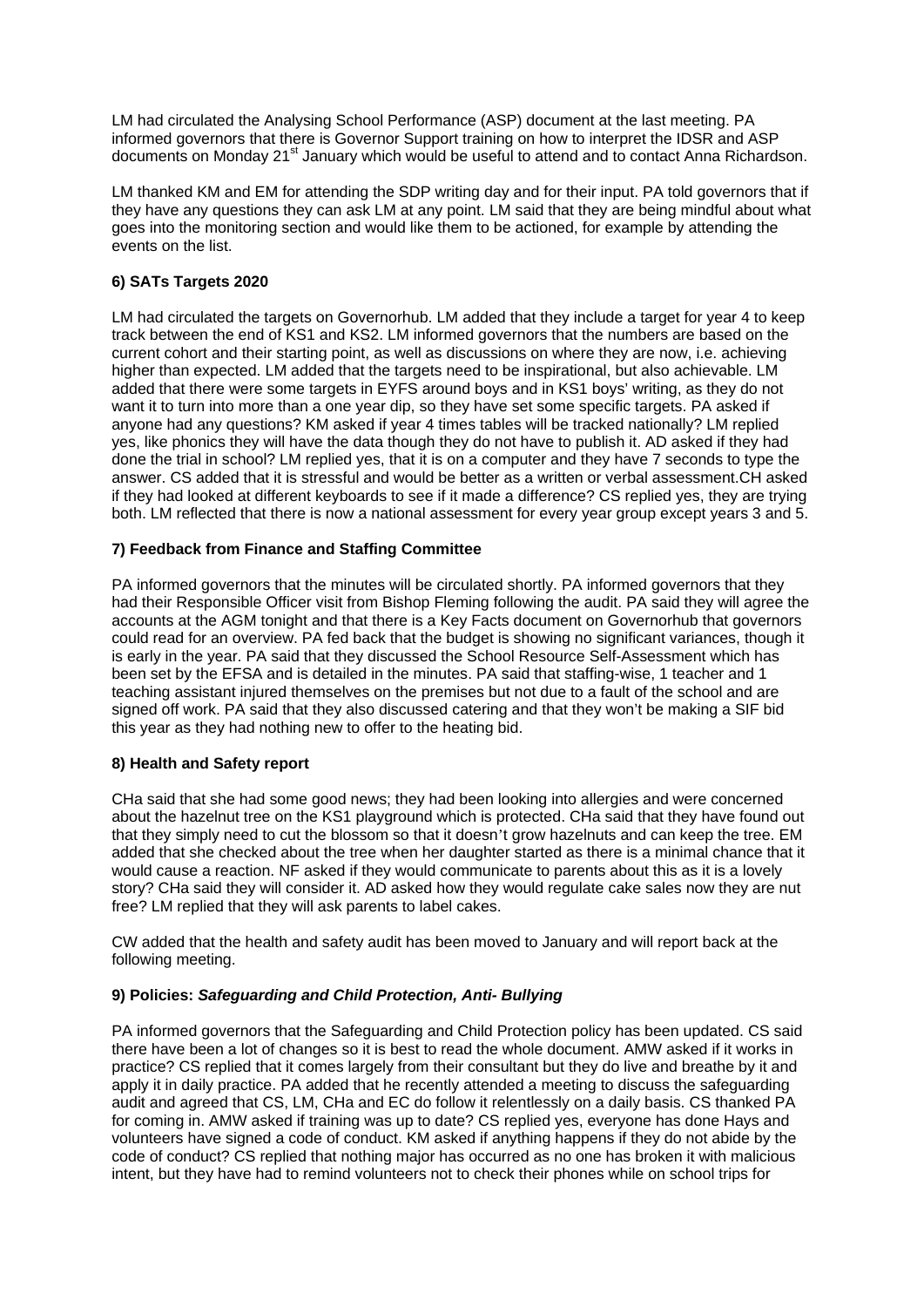example. PA reminded governors that if they have any questions they can ask him and these will be addressed at the next FGB meeting. PA signed the new Safeguarding and Child Protection policy.

LM asked if there were any comments on the Anti-Bullying policy? AMW asked how they communicate to parents that it has been reviewed? LM said that they publish statutory policies on the website but she could remind them in a newsletter. FW suggested drawing attention to it following Anti-Bullying week. AMW asked what the period is before parents are involved? CS replied that it is that day as they are very pro-active in calling parents, but the policy gives flexibility. AMW asked if there were any points learned from the previous year that have been added to the policy to make it more effective? LM replied that they do track incidents but there has not been a pattern. PA added that the policy has not changed much. CS informed governors that she compared the policy to other schools'. CS said that they are focusing on promoting kindness to each other all the time and that the term has broadened to include harassment. The Anti-Bullying policy was approved.

### **10) Governor Updates**

PA thanked everyone for returning their skills audit. PA said that it highlighted 5 areas that are weaker which they will concentrate on. PA said that these include experience of HR, which the NGA values as essential. PA suggested that as they have not had many staffing issues there has not been opportunities for governor involvement. PA recommended that a couple of governors attended the Governor Support course on Trustee/ Governor role in Human Resources on Thursday 16<sup>th</sup> January. PA highlighted that another weak area was experience of being a governor, but this reflects many governors are new to the role and this will improve over time. PA reported that another weaker area was experience of being a Chair and said he could look into asking other people if they wanted to chair a meeting. PA asked if anyone had any other thoughts? PA said he will put this information into an "moving" action plan: **ACTION PA.** PA said that they will check the progress of the action plan every term.

PA said that they will discuss link governor visits, surveys and reporting in January.

PA asked if anyone had any further comments? KM informed PA that AS is unable to fulfill the role of EYFS link governor and therefore she has agreed to take it over. AS thanked KM.

### **11) Report on Head Teacher's performance review**

PA informed the governing body that LM's performance review had taken place on the  $8<sup>th</sup>$  October and was undertaken by the panel including Bill Jerman, school improvement partner. PA fed back that LM had met her objectives and was commended on her leadership and work over the last year.

### **12) AOB**: *Pupil Premium policy, comments from AMW*

CHa met with LS to complete the Pupil Premium Spending Plan and LS will circulate her report shortly. LM said they will upload it to Governorhub. PA asked governors to check for any errors and let them know straight away.

AMW said she felt the school could communicate better to parents, for instance she felt she was not given much notice before parent's evening, and that many busy working parents would need more advance notice detail. AMW said she would be happy to help with this is any way. LM replied that she will check when the school office is sending out messages to parents as most dates are set very far in advance. CS suggested AMW email them with some examples. CH reflected that there is a delicate balance between getting information out and over communicating where messages are ignored. IF added that school plays are another event that notice is needed as parents do not want to miss them. LM replied that plays are arranged well in advance, it is things like trips which are subject to availability of coaches. AD added that the website is difficult to navigate. CS replied that they are aware and are building a new website. AMW asked how much is communicated on twitter as she does not use twitter. LM replied just photos as it is expensive to send photos to the website but twitter is free, therefore teachers have been told to send photos to twitter. AD asked if they had looked at Class Dojo? CS said they had in the past but could look at it again. CW added that it was new when they looked at it and that lots of the schools he works in now use it. NF asked when the new website will be running? CS replied when she and CHa get chance to organise it. NF replied that she would